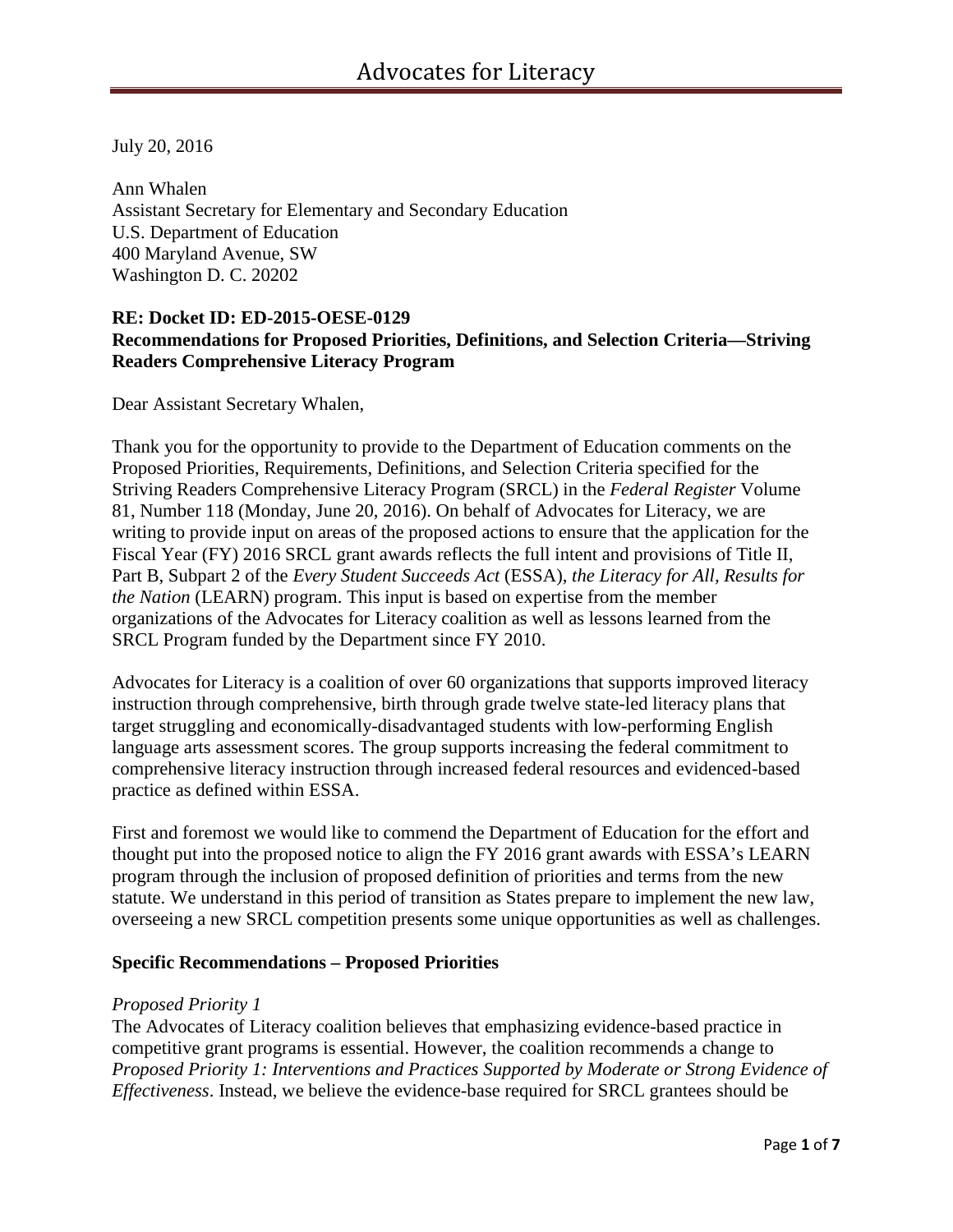aligned to the definition of "evidence-based" as referenced in LEARN—Title VIII, Sec. 8101(21)(A)(i) of ESSA. (See below for ESSA definition of "evidence-based.").

The proposed SRCL regulations and requirements state "that (a) the comprehensive literacy instruction programs funded under this grant are supported by moderate evidence of effect[i](#page-6-0)veness or strong evidence of effectiveness" as defined by 34 CFR 77.1.<sup>1</sup> Using a common definition of evidence-based would facilitate an "orderly transition to the ESEA, as amended by the *Every Student Succeeds Act*" (pg. 39876 of Federal Register, Volume 81, Number 118, Proposed Rules). As the Department's highly successful *Investing in Innovation* grant program now *Grants for Education Innovation and Research* in ESSA—has demonstrated, federal investments can support innovation by defining "evidence-based" more broadly. The SRCL application should encourage states and districts to develop plans that include disciplined, inquiry cycles to develop, test and refine interventions for purposes of continuous improvement. States and districts will encounter enormous barriers to replicate only those interventions with moderate and strong evidence of effectiveness based on experimental or quasi-experimental studies. The SRCL grant program will serve students from birth through grade twelve with varying language and literacy needs, including early learners, students with disabilities and English learners. Students struggling to master grade level reading and writing skills experience a wide range of challenges and will require an equally wide range of interventions and strategies.

In addition, we recommend that the Department expand the information and tools on using evidence-based practices to assist states and local school district in developing high-quality grant applications. Recently the Institute of Education Sciences (IES) released findings from the [Reading for Understanding](http://ies.ed.gov/ncer/projects/program.asp?ProgID=62) (RfU) research initiative, showing efficacy of interventions for students with reading comprehension difficulties across multiple grade spans. RfU involves six teams of 130 researchers who work in close collaboration to rapidly develop and test new approaches and interventions in multiple content areas and grades. In a similar vein, the [National](http://ies.ed.gov/ncser/pdf/Reading_2015.pdf)  [Center for Special Education Research](http://ies.ed.gov/ncser/pdf/Reading_2015.pdf) (NCSER) released preliminary findings on improving the reading, writing, and language skills of students with or at risk for disabilities. NCSER plans on developing an array of tools and strategies on assessments and instructional approaches based on these investigations.

# *Proposed Priority 2*

The Advocates for Literacy coalition is supportive of *Proposed Priority 2: Serving Disadvantaged Children* as we believe that an important focus of the SRCL program should be investing in the pre-literacy and literacy skills of disadvantaged children, including English learners and children with disabilities. In addition our Coalition is committed in our strong support regarding the alignment of resources to include:

- Targeting subgrants to local education agencies (LEAs) to support projects that will improve instruction for the greatest numbers or percentages of disadvantaged, lowperforming children; and
- Awarding subgrants of to fully and effectively implement locally devised plans while also ensuring that at least—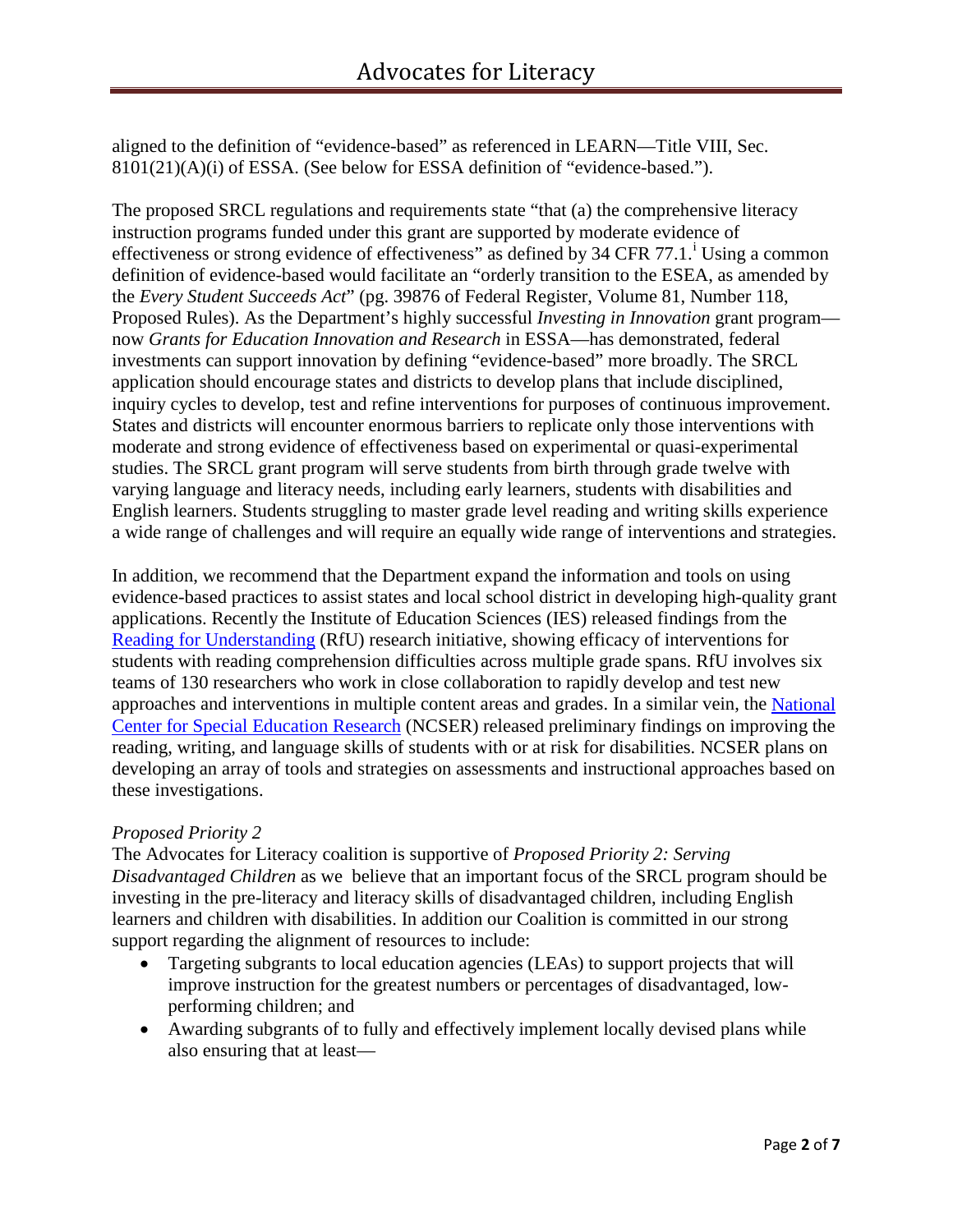- (i) 15 percent of the subgranted funds serve children from birth through age five;
- (ii) 40 percent of the subgranted funds serve students in kindergarten through grade five; and
- (iii) 40 percent of the subgranted funds serve students in grade six through grade 12, including an equitable distribution of funds between middle and high schools.

### *Proposed Priority 3*

In addition, the Advocates for Literacy coalition supports *Proposed Priority 3: Alignment within a Birth through Fifth Grade Continuum.* We also suggest, however, that language in this priority could be strengthened by clarifying that approaches to supporting early language and literacy in early childhood should begin with laying foundations on which subsequent skills are built, by aligning from the bottom-up.

### Specifically we recommend:

- Inserting language that highlights in the background section: "Meeting this objective necessitates close alignment at a State and local level between early care and learning programs and elementary education programs, *while maintaining a differentiation of interventions and practices for different age groups*;"
- Under *Proposed Priority 3*, amend to read "an SEA must describe in its application a high-quality plan to align*, through a progression of approaches appropriate for each age group, early language and* literacy projects supported by this grant that serve children from birth to age five with programs and systems…".

#### **Specific Recommendations – Proposed Requirements**

#### *State Comprehensive Literacy Plans*

The Advocates for Literacy Coalition agrees that State Education Agencies (SEAs) should ensure that their State literacy teams assess their State comprehensive literacy plans *on a regular basis* and that these plans include continuous improvement activities. The SRCL program was originally authorized as part of the FY 2010 Consolidated Appropriations Act (Pub. L. No. 111- 117) under the Title I demonstration authority (Part E, Section 1502 of the Elementary and Secondary Education Act (ESEA). Through this law, formula grants were awarded to SEAs and other entities to establish or support a State Literacy Team with expertise in literacy development and education for children from birth to grade 12 to assist in developing a comprehensive literacy plan aligned with their system-wide academic content standards to advance pre-literacy, reading and writing skills of children and youth. Forty-seven (47) SEAs, the District of Columbia, the Bureau of Indian Education, Virgin Islands, American Samoa, Guam and Mariana Islands each developed a [Comprehensive Literacy Plan.](http://www2.ed.gov/programs/strivingreaders-literacy/literacyprofiles.html) As a result, we believe it is important to clarify that while a State Literacy Plan should be a requirement to be considered for a SRCL award, the development of a *new* State Literacy Plan should *not* be required but instead a SEA should be allowed to *update and refine* their existing plan.

# *Local Literacy Plan*

The Advocates for Literacy coalition is pleased that the proposed requirement for SRCL grantees must ensure that they will only fund subgrantees that submit a local literacy plan that is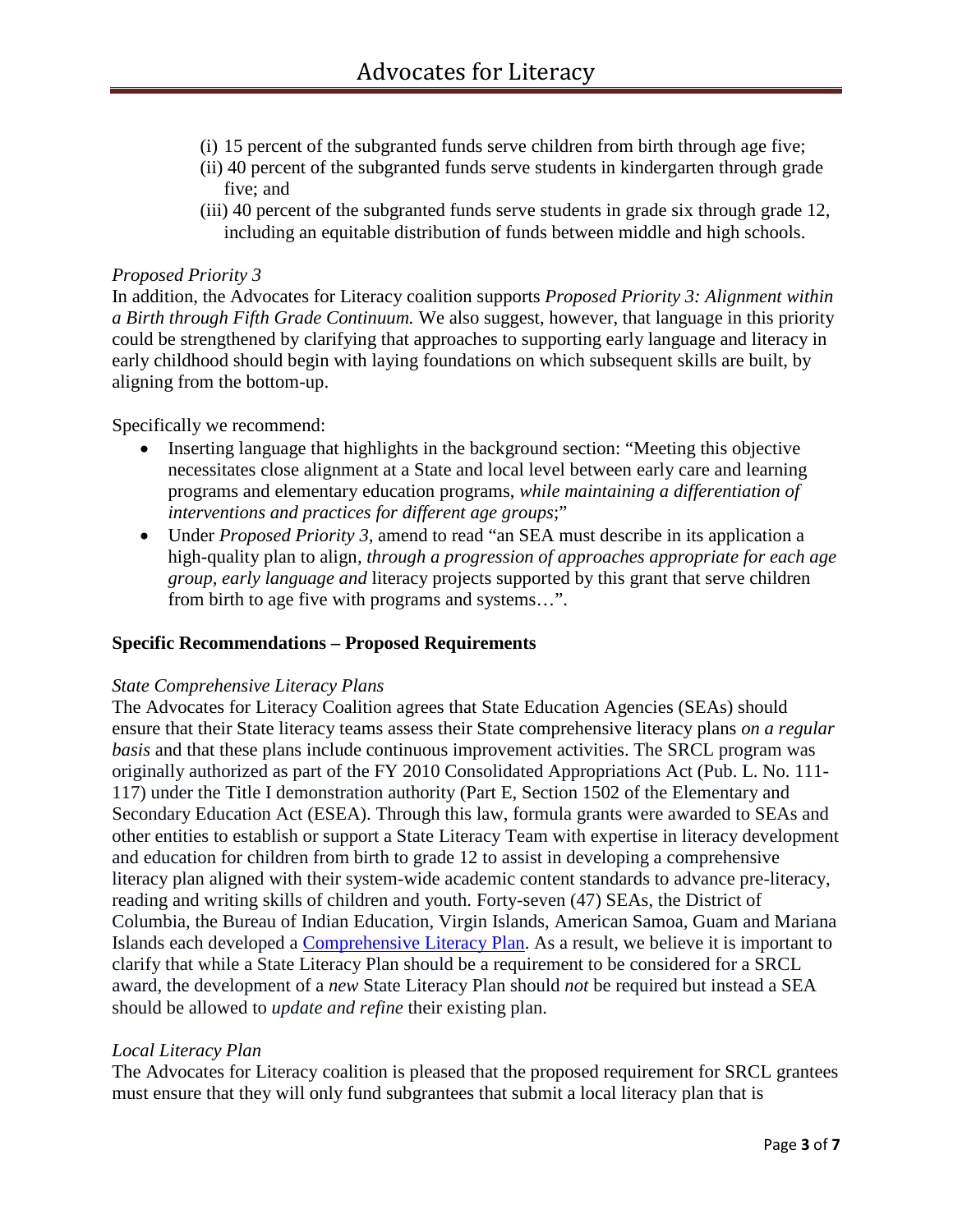"informed by a comprehensive needs assessment" as this is well aligned with ESSA, Title II, Sec. 2224(a)(4) which states that local school districts must conduct needs assessments as part of their subgrantee applications to SEAs "to identify how subgrant funds will be used to inform and improve comprehensive literacy instruction at the school." We would like to point out, however, that since the vast majority of states and local school districts have *not* conducted literacy needs assessments in the past, we recommend that the Department provide best practices as well as example tools or surveys to help SEAs and local school districts meet this requirement, ultimately resulting in higher quality applications at the state and local levels.

In addition, as stated above, we strongly recommend that local literacy plans include evidencebased interventions and practices as defined in Title VIII, Sec. 8101(21)(A)(i) of ESSA.

### **Specific Recommendations – Proposed Definitions**

#### *Comprehensive Literacy Instruction*

The Advocates for Literacy coalition is very supportive of the proposed definition of "comprehensive literacy instruction" as it aligns directly with the definition included in the LEARN program in ESSA. In addition, we urge the Department to use its expertise to augment this definition with provisions and terminology more attuned to the needs of young children.

Specifically within this definition we recommend:

- adding a new (b) directly focused on children ages birth to five to make clear that "explicit, systematic instruction in particular literacy skill areas" cannot be always be applied to babies:
- *"(b) Includes for children ages birth to five, practices that promote responsive interactions, encouragement of active exploration, and integration of learning across developmental domains;"*

#### *High-Quality Plan*

Included in the proposed definition of "high-quality plan," there is a single reference to "performance measures at the State and local levels." To help ensure high quality evaluations of the SRCL grantees and to better align with the requirement included in ESSA's LEARN program Sec. 2225(b) that requires the Secretary of Education to disseminate the findings of the evaluation to SEAs and subgrant recipients for purposes of program improvement, we recommend that the Department provide examples of the types of "performance measures" that could be included as part of a High-Quality Plan. We recommend that ED work with the Institute of Education Sciences (IES) to identify performance measures that are differentiated by gradespan and can be included as examples for states to consider.

#### *State Literacy Team*

As stated in the proposed definition of a State Literacy Team, the composition of the team include individuals with expertise in literacy development and education for children from birth through grade 12 in addition to expertise in "more than one area". As a result, we strongly recommend that other team members may *also* include: specialized instructional support personnel; representatives from institutions of higher education; and business. Including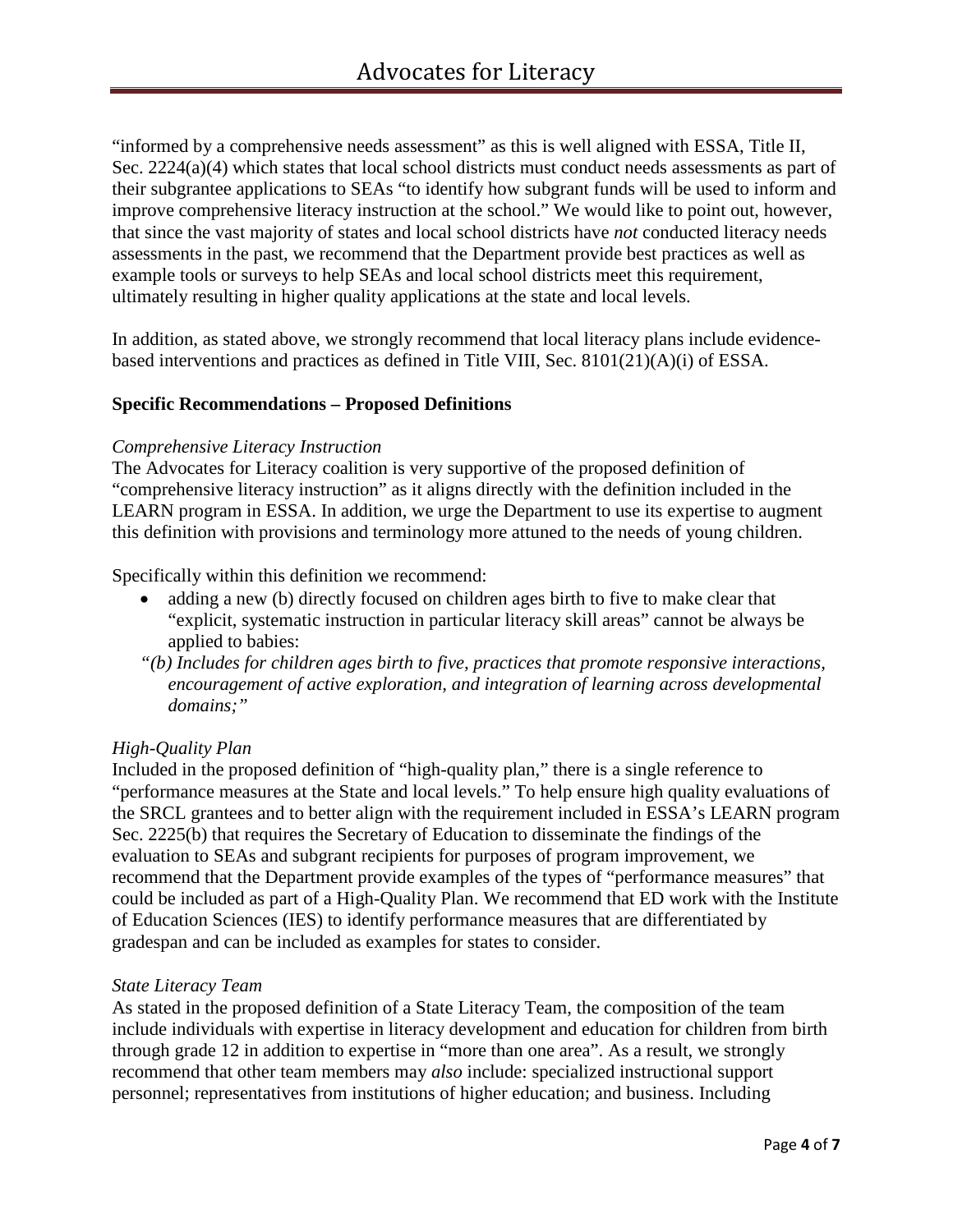individuals from these areas is critically important to produce a high-quality, comprehensive state literacy plan.

### **Conclusion**

Once again, on behalf of the members of the Advocates for Literacy, we appreciate the difficult work being done by your staff to implement SRCL in accord with the provisions of ESSA in a timely and efficient manner. We thank you for your consideration of our recommendations for the proposed SRCL Priorities, Requirements and Definitions and for the opportunity to provide feedback.

Advocates for Literacy

(60 individual organizations signed below)

- 1. Academic Language Therapy Association
- 2. ACT
- 3. Advocacy Institute
- 4. Alliance for Excellent Education
- 5. American Association of Colleges for Teacher Education
- 6. American Occupational Therapy Association
- 7. Association for Career and Technical Education
- 8. Association of American Publishers
- 9. Association on Higher Education and Disability
- 10. Association for Middle Level Education
- 11. American School Counselor Association
- 12. Council for Exceptional Children
- 13. Education Northwest
- 14. Early Care and Education Consortium
- 15. Easter Seals
- 16. Every Child Reading
- 17. First Five Year Fund
- 18. First Focus Campaign for Children
- 19. Grimes Reading Institute
- 20. Higher Education Consortium
- 21. HighScope Educational Research Foundation
- 22. Home Instruction for Parents of Preschool Youngsters (HIPPY)
- 23. Institute for Educational Leadership
- 24. International Dyslexia Association
- 25. International Literacy Association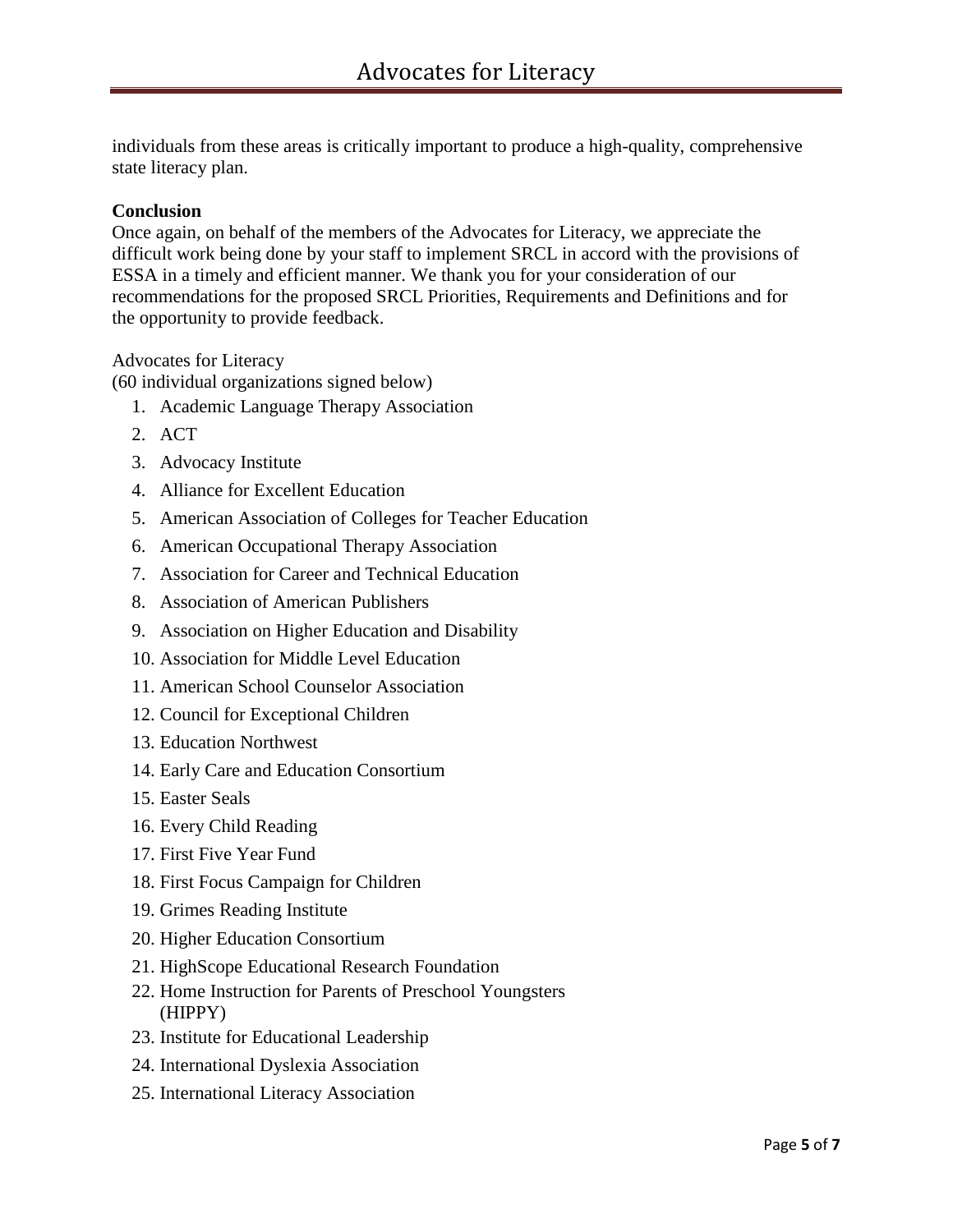- 26. Keys to Literacy
- 27. Learning Disabilities Association of America
- 28. Literacy How, Inc
- 29. National Adolescent Literacy Coalition
- 30. National Association for the Education of Young Children
- 31. National Association of Elementary School Principals
- 32. National Association of School Psychologists
- 33. National Association of Secondary School Principals
- 34. National Association of State Boards of Education
- 35. National Black Child Development Institute
- 36. National Center for Families Learning
- 37. National Center for Learning Disabilities
- 38. National Coalition for Literacy
- 39. National Council of Teachers of English
- 40. National Down Syndrome Congress
- 41. National Down Syndrome Society
- 42. National Forum to Accelerate Middle-Grades Reform
- 43. National Head Start Association
- 44. National Title I Association
- 45. National Urban Alliance for Effective Education
- 46. National Women's Law Center
- 47. National Writing Project
- 48. Nemours Children's Health System
- 49. Parent Child Home Program
- 50. Parents as Teachers
- 51. Reading Partners
- 52. Reading Recovery Council of North America
- 53. Scholastic Inc.
- 54. School Social Work Association of America
- 55. TASH
- 56. TESOL International Association
- 57. The Arc
- 58. United Way Worldwide
- 59. WestEd
- 60. ZERO TO THREE